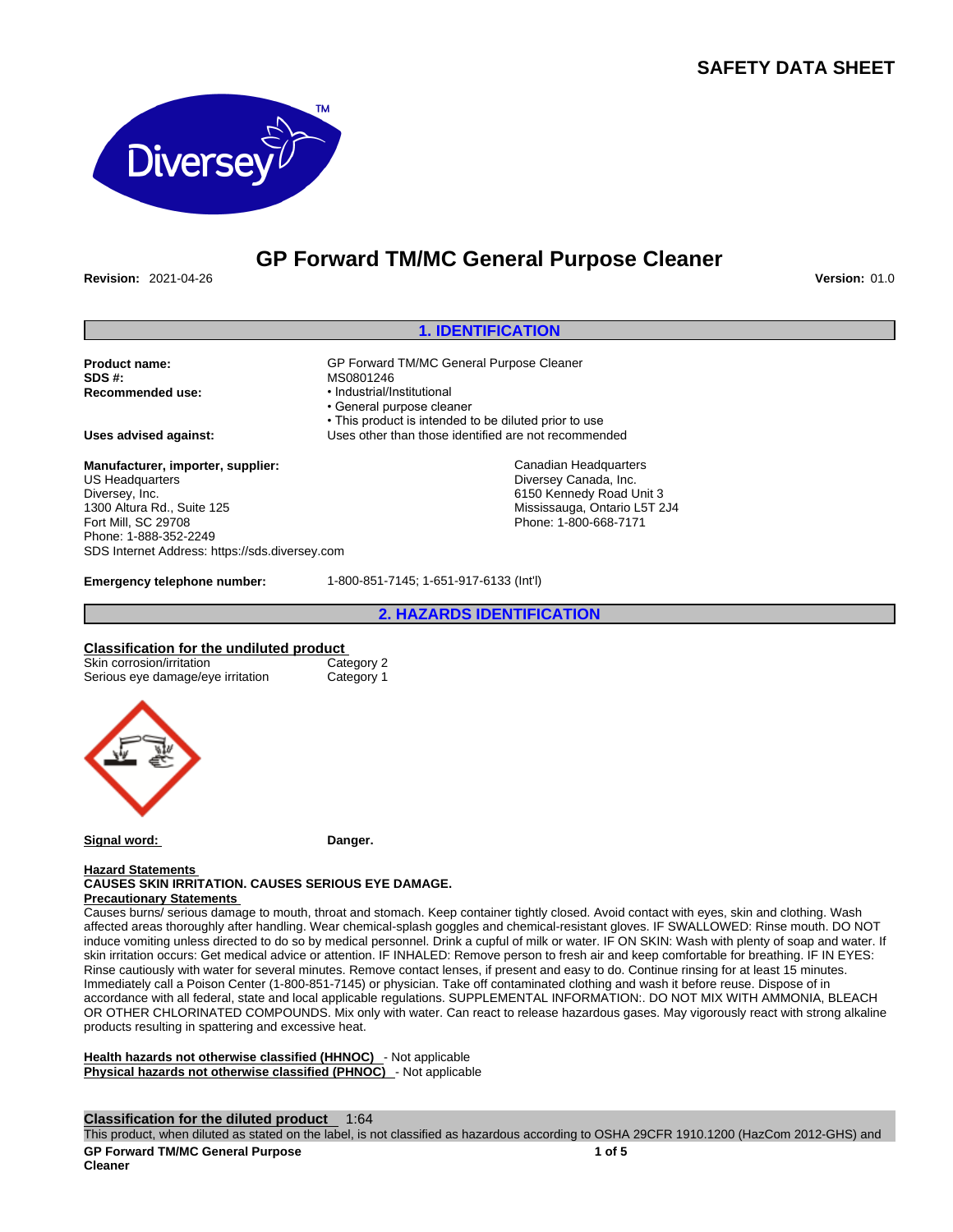Canadian Hazardous Products Regulations (HPR) (WHMIS 2015-GHS).

**Hazard and Precautionary Statements** 

None required.

### **3. COMPOSITION/INFORMATION ON INGREDIENTS**

### **Classified Ingredients**

| Ingredient(s)                | CAS#       | Weight %      |
|------------------------------|------------|---------------|
| Alcohol, C9-C11, ethoxylated | 68439-46-3 | 1 - 5%        |
| Sodium xylene sulfonate      | 1300-72-7  | 1 - 5%        |
| Sodium silicate              | 1344-09-8  | $0.5 - 1.5\%$ |
| Sodium hydroxide             | 1310-73-2  | $> 0.1 - 1\%$ |
| Lauryl dimethyl amine oxide  | 1643-20-5  | $> 0.1 - 1\%$ |

## **4. FIRST AID MEASURES**

### **Undiluted Product:**

**Eyes:** IF IN EYES: Rinse cautiously with water for several minutes. Remove contact lenses, if present and easy to do. Continue rinsing for at least 15 minutes.

**Skin:** IF ON SKIN: Wash with plenty of soap and water. If skin irritation occurs: Get medical advice/attention.

**Inhalation:** IF INHALED: Remove person to fresh air and keep comfortable for breathing.

**Ingestion:** IF SWALLOWED: Rinse mouth. DO NOT induce vomiting unless directed to do so by medical personnel. Drink a cupful of milk or water.

**Most Important Symptoms/Effects:** No information available.

**Immediate medical attention and special treatment needed** Not applicable.

### **Diluted Product:**

**Eyes:** Rinse with plenty of water.

**Skin:** No specific first aid measures are required

**Inhalation:** No specific first aid measures are required

**Ingestion:** IF SWALLOWED: Call a Poison Center (1-800-851-7145) or doctor/physician if you feel unwell.

### **5. FIRE-FIGHTING MEASURES**

**Specific methods:** No special methods required<br> **Suitable extinguishing media:** The product is not flammable

The product is not flammable. Extinguish fire using agent suitable for surrounding fire. **Specific hazards: Corrosive material (See sections 8 and 10).** Corrosive material (See sections 8 and 10).

**Special protective equipment for firefighters:** As in any fire, wear self-contained breathing apparatus pressure-demand, MSHA/NIOSH (approved or equivalent) and full protective gear.

**Extinguishing media which must not be used for safety reasons:** No information available.

### **6. ACCIDENTAL RELEASE MEASURES**

**Environmental precautions and clean-up methods:** 

**Personal precautions:** Put on appropriate personal protective equipment (see Section 8.). Clean-up methods - large spillage. Absorb spill with inert material (e.g. dry sand or earth), then place in a chemical waste container. Use a water rinse for final clean-up.

#### **7. HANDLING AND STORAGE**

**Handling:** Can react to release hazardous gases. Mix only with water. DO NOT MIX WITH AMMONIA, BLEACH, OR OTHER CHLORINATED COMPOUNDS. May vigorously react with strong alkaline products resulting in spattering and excessive heat. FOR COMMERCIAL AND INDUSTRIAL USE ONLY. Avoid contact with skin, eyes and clothing. Wash thoroughly after handling. Do not taste or swallow. Product residue may remain on/in empty containers. All precautions for handling the product must be used in handling the empty container and residue. Avoid breathing vapors or mists. Use only with adequate ventilation. Remove and wash contaminated clothing and footwear before re-use. FOR COMMERCIAL AND INDUSTRIAL USE ONLY.

**Storage:** Keep tightly closed in a dry, cool and well-ventilated place.

#### **8. EXPOSURE CONTROLS / PERSONAL PROTECTION**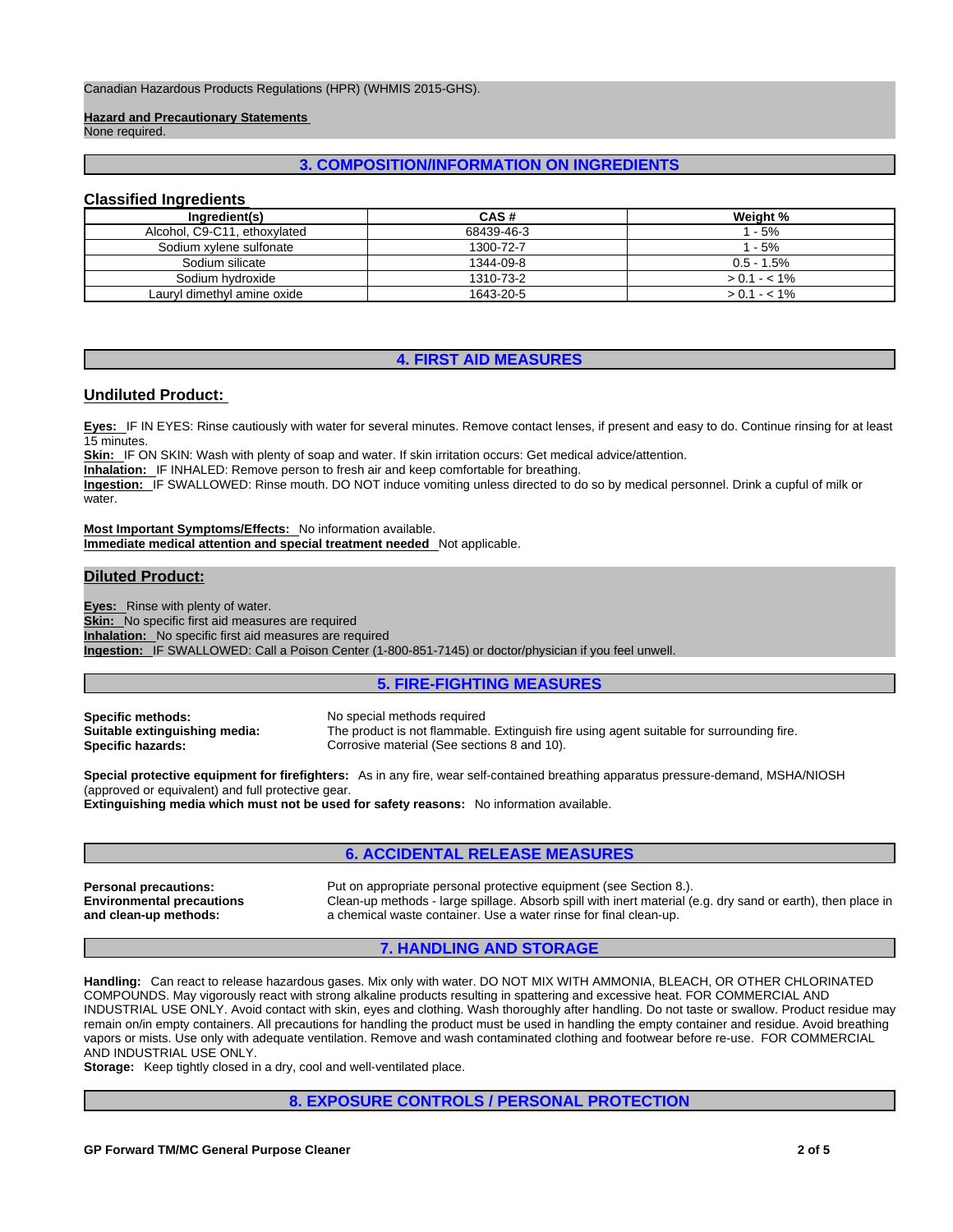#### **Exposure Guidelines:** .

| ------<br>lientí:   | . .                                                 | $\sim$ IL<br>uun                                        | .                                            |
|---------------------|-----------------------------------------------------|---------------------------------------------------------|----------------------------------------------|
| hvdroxide<br>odiumص | ໍົ<br>$\overline{\phantom{a}}$<br>~-<br>ີ<br>.<br>. | $\leq$ ma/m <sup><math>\approx</math></sup><br>Ceiling) | m∩/m∘<br><u> WV д</u><br><b>v</b> v <i>l</i> |

#### **Undiluted Product:**

**Engineering measures to reduce exposure:**

Good general ventilation should be sufficient to control airborne levels.

#### **Personal Protective Equipment**

It is the responsibility of the employer to determine the potential risk of exposure to hazardous chemicals for employees in the workplace in order to determine the necessity, selection, and use of personal protective equipment.

| Eye protection:                | Chemical-splash goggles.                                                                                                                                                                                                      |
|--------------------------------|-------------------------------------------------------------------------------------------------------------------------------------------------------------------------------------------------------------------------------|
| Hand protection:               | Chemical-resistant gloves.                                                                                                                                                                                                    |
| Skin and body protection:      | No personal protective equipment required under normal use conditions.                                                                                                                                                        |
| <b>Respiratory protection:</b> | No personal protective equipment required under normal use conditions. If aerosols, mists, vapors, or<br>dust are not adequately controlled by ventilation, use appropriate respiratory protection to avoid<br>over-exposure. |
| <b>Hygiene measures:</b>       | Handle in accordance with good industrial hygiene and safety practice.                                                                                                                                                        |
| .                              |                                                                                                                                                                                                                               |

### **Diluted Product:**

**Engineering measures to reduce exposure:** Good general ventilation should be sufficient to control airborne levels.

| <b>Personal Protective Equipment</b><br>Eye protection: | No personal protective equipment required under normal use conditions. |
|---------------------------------------------------------|------------------------------------------------------------------------|
|                                                         |                                                                        |
| Hand protection:                                        | No personal protective equipment required under normal use conditions. |
| Skin and body protection:                               | No personal protective equipment required under normal use conditions. |
| <b>Respiratory protection:</b>                          | No personal protective equipment required under normal use conditions. |
| Hygiene measures:                                       | Handle in accordance with good industrial hygiene and safety practice. |

**9. PHYSICAL AND CHEMICAL PROPERTIES**

| <b>Physical State: Liquid</b>                                            | <b>Color:</b> Clear, Green                                    |
|--------------------------------------------------------------------------|---------------------------------------------------------------|
| <b>Evaporation Rate:</b> No information available                        | <b>Odor:</b> Citrus Slightly perfumed Fruity                  |
| <b>Odor threshold:</b> No information available.                         | <b>Boiling point/range:</b> Not determined                    |
| <b>Decomposition temperature:</b> Not determined                         | Autoignition temperature: No information available            |
| <b>Solubility: Completely Soluble</b>                                    | <b>Solubility in other solvents:</b> No information available |
| <b>Relative Density (relative to water): 1.03</b>                        | <b>Density:</b> $1.0306$ Kg/L                                 |
| Vapor density: No information available                                  | <b>Bulk density:</b> No information available                 |
| Vapor pressure: No information available.                                | <b>Flash point (°F):</b> $> 200$ °F $> 93$ °C                 |
| Partition coefficient (n-octanol/water): No information available        | Viscosity: 3.6                                                |
| <b>Elemental Phosphorus:</b> 0.00 % by wt.                               | <b>VOC:</b> $0\%$ <sup>*</sup>                                |
| pH: > 11                                                                 | Flammability (Solid or Gas): Not applicable                   |
| <b>Corrosion to metals:</b> Not corrosive to metals                      | <b>Sustained combustion:</b> Not applicable                   |
| <b>Explosion limits: - upper:</b> Not determined - lower: Not determined |                                                               |

#### **Dilution pH:**

 $> 11$  and  $\sim$  11 and  $\sim$ **Dilution Flash Point (°F):** > 200 °F > 93.4 °C **VOC % by wt. at use dilution:** 1e-005 %

\* - Title 17, California Code of Regulations, Division 3, Chapter 1, Subchapter 8.5, Article 2, Consumer Products, Sections 94508

### **10. STABILITY AND REACTIVITY**

| <b>Reactivity:</b>                  | Not Applicable                                                                                       |
|-------------------------------------|------------------------------------------------------------------------------------------------------|
| Stability:                          | The product is stable                                                                                |
| Possibility of hazardous reactions: | May vigorously react with strong alkaline products resulting in spattering and excessive heat.       |
| Hazardous decomposition products:   | None reasonably foreseeable.                                                                         |
| <b>Materials to avoid:</b>          | Ammonia. Do not mix with chlorinated products (such as bleach). Do not mix with any other product or |
|                                     | chemical unless specified in the use directions.                                                     |
| <b>Conditions to avoid:</b>         | No information available.                                                                            |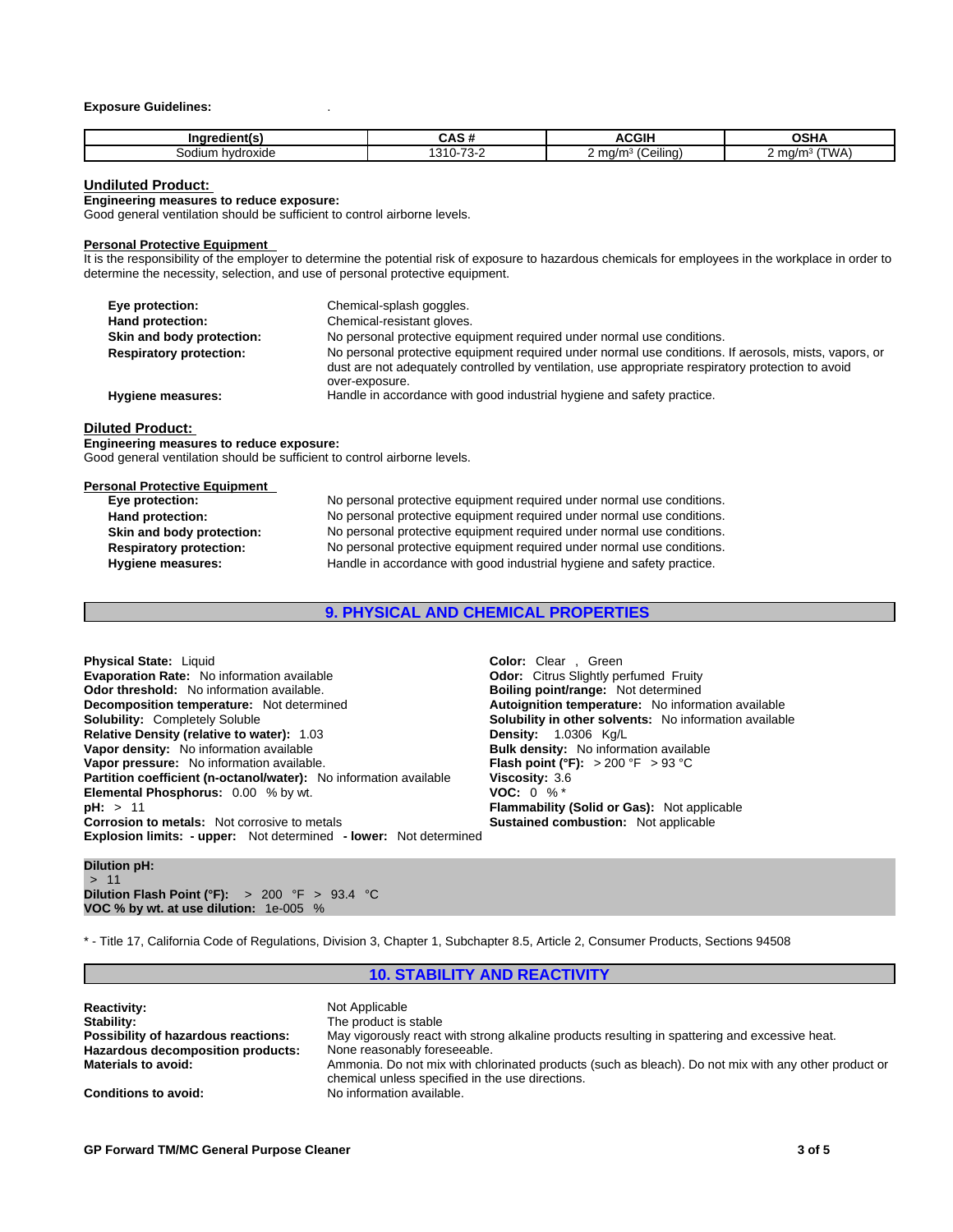### **11. TOXICOLOGICAL INFORMATION**

### **Information on likely routes of exposure:**

Skin contact, Inhalation, Ingestion, Eye contact

**Delayed, immediate, or chronic effects and symptoms from short and long-term exposure**

**Skin contact:** Causes skin irritation. Symptoms may include pain (which may be delayed), redness, and/or discomfort. **Eye contact:** Corrosive. Causes serious eye damage. Symptoms may include pain, burning sensation, redness, watering, blurred vision or loss of vision. **Ingestion:** Causes burns/ serious damage to mouth, throat and stomach. Symptoms may include stomach pain and nausea.

**Inhalation:** May cause irritation and corrosive effects to nose, throat and respiratory tract. Symptoms may include coughing and difficulty breathing.

**Sensitization:** No known effects.

**Target Organs (SE):** None known

**Target Organs (RE):** None known

| <b>Numerical measures of toxicity</b> |       |  |
|---------------------------------------|-------|--|
| ATE - Oral (mg/kg):                   | >5000 |  |

**12. ECOLOGICAL INFORMATION**

**Ecotoxicity:** No information available.

**Persistence and Degradability:** No information available.

**Bioaccumulation:** No information available.

### **13. DISPOSAL CONSIDERATIONS**

**Waste from residues / unused products (undiluted product):** This product, as sold, if discarded or disposed, is a hazardous waste according to Federal regulations (40 CFR 261). Under RCRA, it is the responsibility of the user of the product to determine, at the time of disposal, whether the waste solution meets RCRA criteria for hazardous waste. Dispose in compliance with all Federal, state, provincial, and local laws and regulations.

**Waste from residues / unused products (diluted product):** This product, when diluted as stated on this SDS, is a hazardous waste according to Federal regulations (40 CFR 261). Under RCRA, it is the responsibility of the user of the product to determine, at the time of disposal, whether the waste solution meets RCRA criteria for hazardous waste. Dispose in compliance with all Federal, state, provincial, and local laws and regulations.

**RCRA Hazard Class (undiluted product):** D002 Corrosive Waste **RCRA Hazard Class (diluted product):** D002 Corrosive Waste **Contaminated Packaging:** Do not re-use empty containers.

### **14. TRANSPORT INFORMATION**

**DOT/TDG/IMDG:** The information provided below is the full transportation classification for this product. This description does not account for the package size(s) of this product, that may fall under a quantity exception, according to the applicable transportation regulations. When shipping dangerous goods, please consult with your internal, certified hazardous materials specialist to determine if any exceptions can be applied to your shipment.

**DOT (Ground) Bill of Lading Description:** NOT REGULATED

**IMDG (Ocean) Bill of Lading Description:** NOT REGULATED

### **15. REGULATORY INFORMATION**

**International Inventories at CAS# Level** 

TSCA All components are listed or otherwise exempt